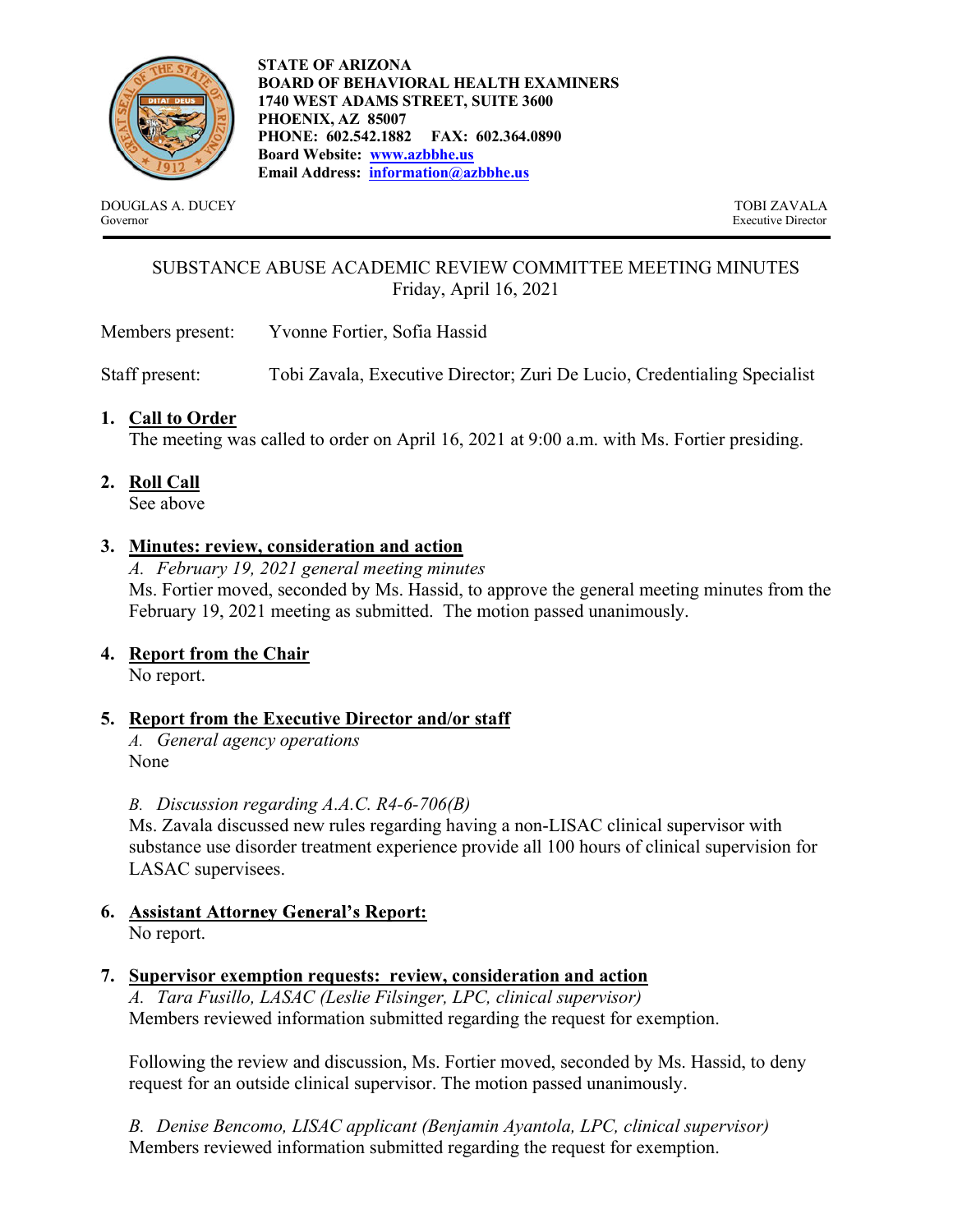Following review and discussion, members requested additional information.

# 8. Consent agenda: review, consideration and action regarding extension request for deficiencies

- A. Megan Mackay, LPC applicant (60-day deficiency extension)
- B. Denise Bencomo, LPC applicant (60-day deficiency extension)
- C. Victor Flores, LPC applicant (60-day deficiency extension)
- D. Basil Argento, LAC applicant (60-day deficiency extension)
- E. Raquel Ramirez, LAC applicant (60-day deficiency extension)
- F. Marc Adams, LMSW applicant (60-day deficiency extension)
- G. Katheryn Fredman, LISAC applicant (60-day deficiency extension)
- H. Edwin Hurtado, LMSW applicant (90-day exam extension)
- I. Shannon Horton-Garcia, LAC applicant (90-day exam extension)
- J. Deborah Stribling, LAC applicant (90-day exam extension)

Ms. Fortier moved, seconded by Ms. Hassid, to approve the consent agenda as presented. The motion passed unanimously.

#### 9. Exam extensions and/or exam accommodation request: review, consideration and action None

#### 10. Applications for licensure: review, consideration and action

A. Review, consideration, and possible action regarding applications for licensure

Ms. Fortier moved, seconded by Ms. Hassid, to recommend to approve Michele Napolitano, David Cottrell, and Angela Bassett as Licensed Independent Substance Abuse Counselors. The motion passed unanimously.

Ms. Fortier moved, seconded by Ms. Hassid, to recommend to approve Ylanda Lindsey and Lisa Gastaldi as Licensed Associate Substance Abuse Counselors upon receipt of a passing score of the required exam. The motion passed unanimously.

Ms. Fortier moved, seconded by Ms. Hassid, to recommend to approve Josephine Sbrocca as a Licensed Associate Substance Abuse Counselors upon receipt of a passing score of the required exam and the Board's disposition of the background investigation. The motion passed unanimously.

Ms. Fortier moved, seconded by Ms. Hassid, to recommend to approve Rakeia McNeill as a Licensed Substance Abuse Technician upon receipt of a passing score of the required exam. The motion passed unanimously.

Ms. Pio-Padilla moved, seconded by Ms. Hassid, to recommend to the Board to deny Elizabeth Moyer and Katelyn Sorensen on their failure to establish that they meet minimum licensure requirements. The motion passed unanimously.

The committee requested additional information on the following applications:

Tracey Gilbert Amaryllis Benally

- B. Appeals
	- 1. Kristal Olivares, LSAT applicant (Endorsement)

Members reviewed information regarding the appeal.